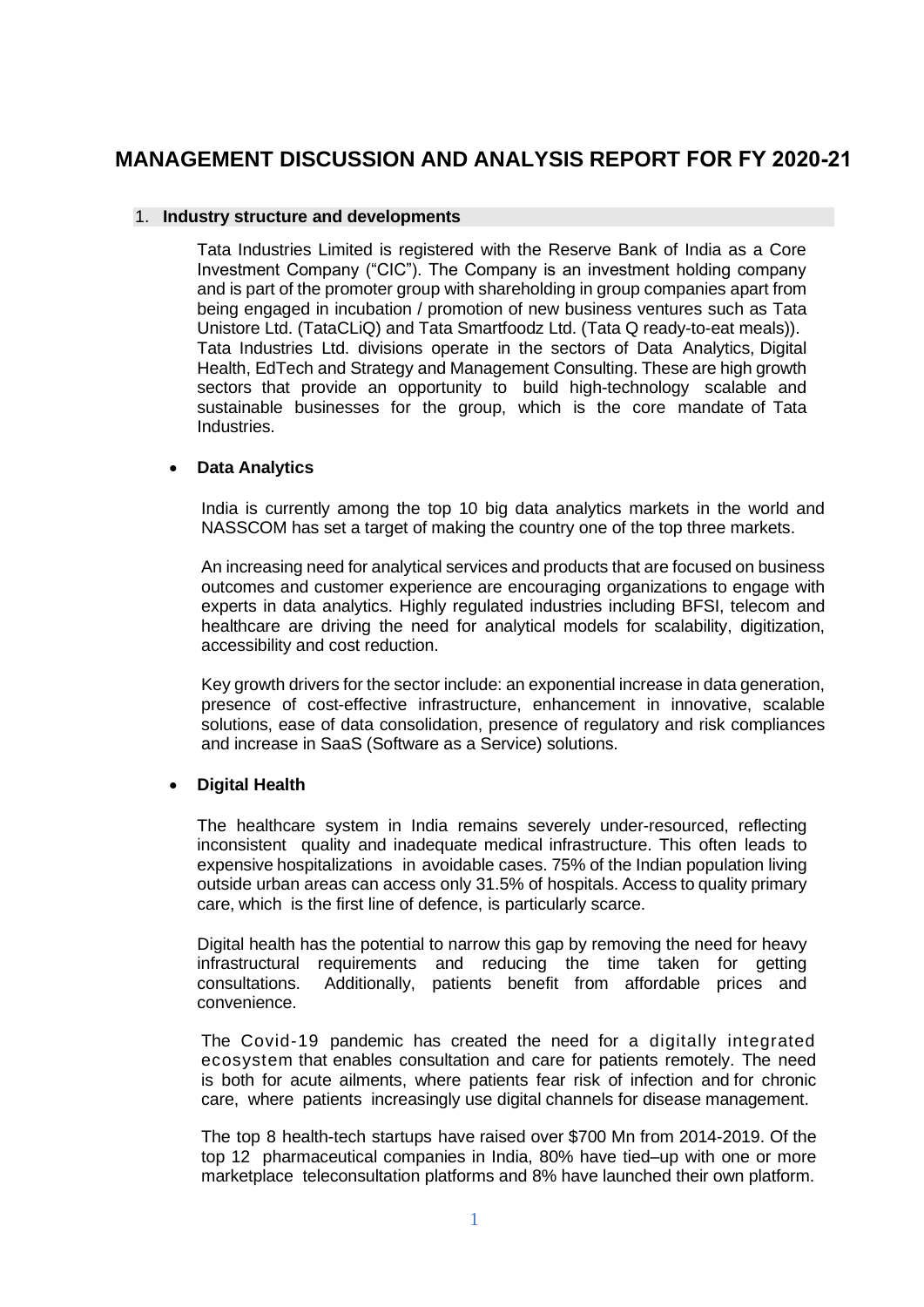

2020 has seen new entries from Amazon and Apollo Pharmacy in the e-pharmacy market, along with consolidation in the form of acquisitions and mergers.

## • **Education Technology**

Education Technology, popularly known as EdTech, is one of the fastest growing technology-enabled businesses in India, enabled by some drivers such as:

- o Rising affluence: Indicated by shift towards private schools in expectation of better learning outcomes
- o Growth of emerging cities: Smaller cities look for education quality that is at par with that of Metro cities
- $\circ$  Rise of nuclear households: Help sought with child's learning as number of double income parents is rising
- o Increase in internet and smartphone penetration in India
- o Government initiatives to drive adoption of online education

A booming ed-tech sector in 2020, attributable to digital adoption due to the Covid-19 pandemic, has led to extensive M&A activity and significant investments in India in the past year.

#### • **Strategy and Management Consulting**

Additionally, Tata Industries' Division, Tata Strategic Management Group (TSMG), serves as a Strategy Center of Excellence for Tata companies. It offers strategy advisory services to Tata Sons Pvt. Ltd. and various other Tata companies. It also collaborates closely with the other Tata companies to identify and facilitate synergy initiatives across various companies. It partners with external experts and firms as needed to deliver its services. TSMG has consistently been able to recruit high quality talent from the market. TSMG has implemented structured training interventions for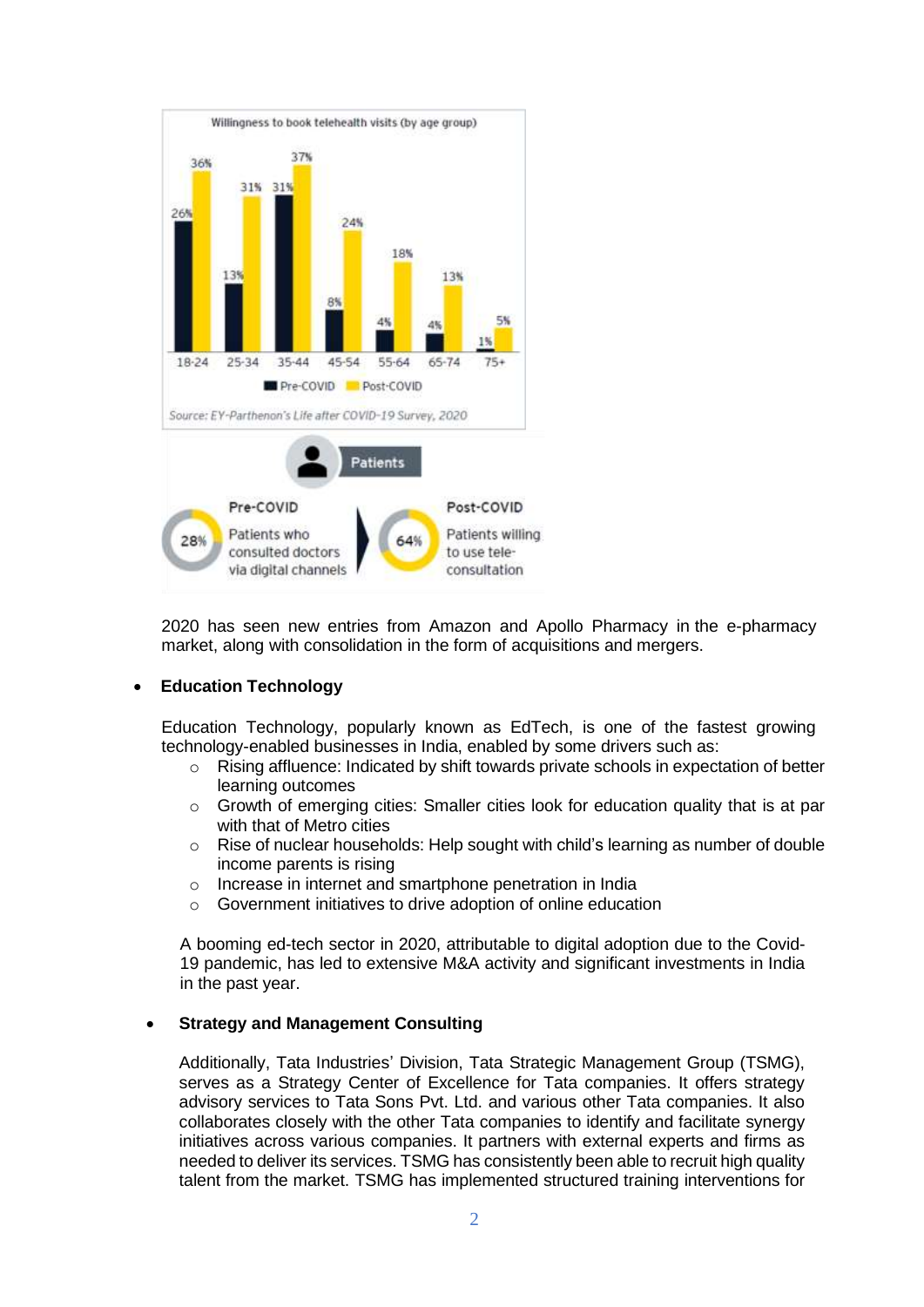its employees and built strong knowledge management capabilities to support its core advisory services.

#### **2. Opportunities and Threats**

## • **Data Analytics**

Opportunities: The explosion of data – both structured and unstructured as well as digitization of processes, is driving the opportunity to leverage analytics and data science in supporting and driving decisions across functions and domains.

Industries and companies are at varying levels of analytics maturity, providing an opportunity for data and analytics products and services across the value chain – data management, visualizations, business analysis, predictive and prescriptive analytics using machine learning / artificial intelligence and optimization.

The overall revenues from analytics offerings by Indian firms stood at \$ 35.9 Billion in 2020. The share of advanced analytics, predictive modelling, and data science stood at 16% of total analytics revenues in 2020, i.e. around \$ 5.7 Billion.

Threats: One of the global threats to the growing data analytics industry is an increasing threat of cyber security, especially as more sensitive information is made available and liable to attack. Apart from this, data rights and ownership is a topic that needs to be managed sensitively and ethically. A purely for-profit approach to data analysis could be myopic and has the risk of creating irreversible long-term damage to an organization.

Other challenges that may reduce the pace of analytics adoption include the lack of pre-requisites (such as effort- and cost-intensive modernization of legacy systems, investments and capital focused on traditional ROI projects), inability to deal with ambiguity (such as fuzzy value measurement, unforeseen risks, security and privacy concerns) and the lack of skills, capabilities and mindset.

## • **Digital Health**

Opportunities: Virtual care in India constitutes tele–consultation, telepathology, teleradiology and e–pharmacy. India's eHealth sector reached ~\$1.4 Bn GMV in 2020, followed by a 1.7x expansion in the household base. While tele-consultation and e- pharmacy have made strides due to Covid, teleradiology and telepathology are still at nascent stages.

The range of diagnosis made possible by tele-consultations is set to improve with an increased adoption of teleradiology and telepathology. Tier-2 and tier-3 towns are the major growth areas owing to quality care at affordable prices.

Threats: Ineffective policy and inappropriate regulation, data security, customer data privacy and misuse by interested parties, lack of infrastructure and reach and low adoption by doctors are some of the factors that can stall adoption.

## • **Education Tech**

Opportunities: Technology exposure and digital literacy are some of major thrusts for the adoption of EdTech solutions. Student behaviours are also evolving, as they seek a detailed understanding of concepts as opposed to studying only for exams. Increased digitalization of schools, with traditional rote learning methods being replaced by more interactive learning, is driving a need for more digital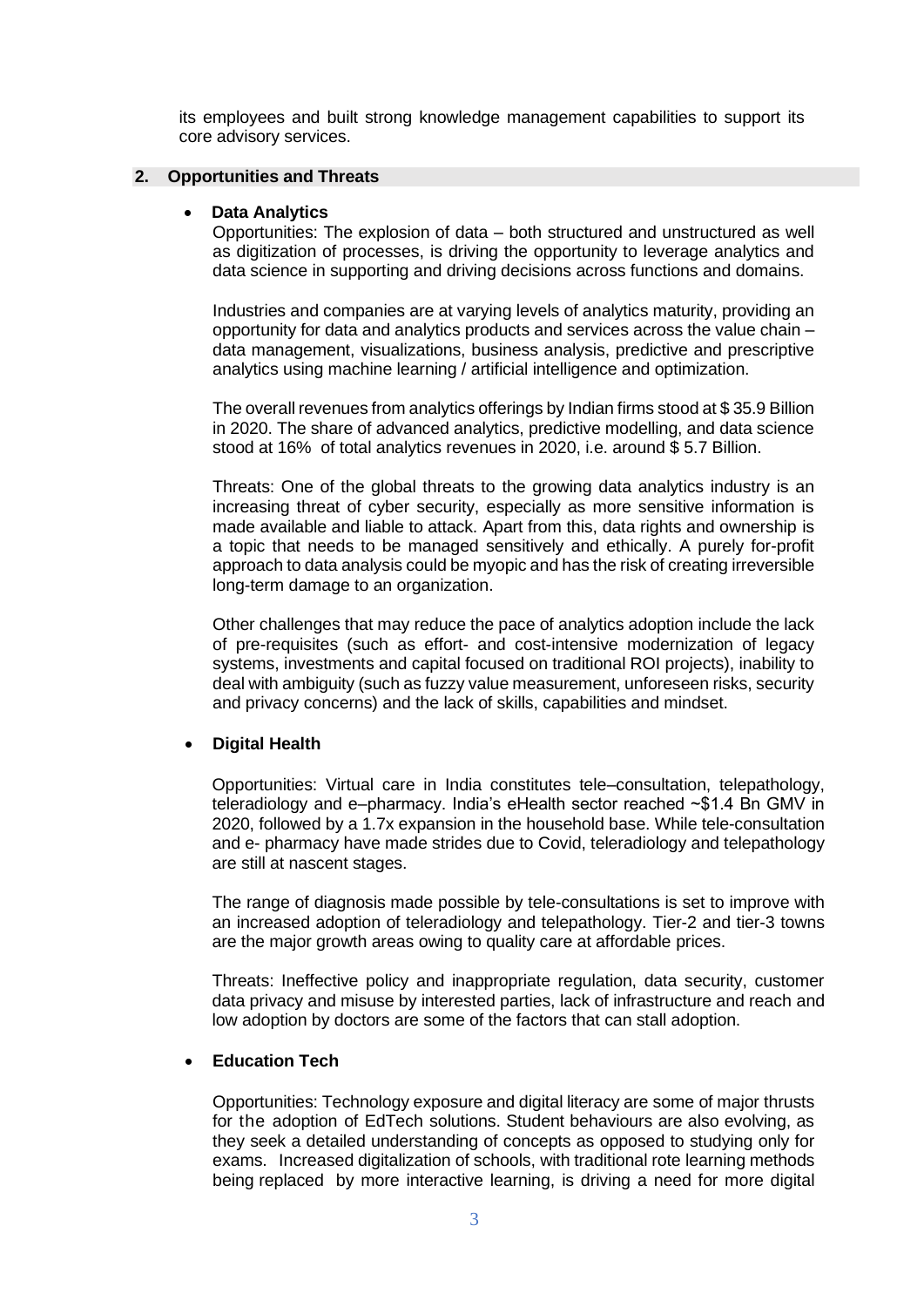solutions that complement traditional learning.

There is also a growing demand from tier-2 and tier-3 cities as well as fast-growing consumer spending on digital education. It is estimated that over 70 million students across India supplement school education with some form of tuition. This indicates a potential for strong growth of online adoption of supplementary education.

Threats: The pandemic, and subsequent lockdowns, have led to a massive disruption to children's school education, thus creating a mixed effect for the sector. Closure of schools for long periods of time impacts learning by children, and the funds available to schools, as also the use of digital classrooms and to pay for supplementary solutions. However, this has perhaps forced a massive shift towards adoption of online solutions, a trend that has been accelerated by digital adoption and is likely to be irreversible. The growth scenario is also fraught with opportunists looking to acquire customers. Other threats also include a lack of awareness of online offerings, abundance of free content online and therefore, a lower perceived value of paid content.

#### **3. Segment**

Please refer to Para 4 of the Board's Report.

#### **4. Outlook**

#### • **Data Analytics**

Estimates placed the analytics function in India earning consolidated revenues at \$35.9 Bn in FY2020, a 19% growth over the previous year. Analytics services cover descriptive, predictive, and prescriptive analytics and include data reporting, business intelligence, visualization, and analysis.

The analytics domain's revenue is expected to grow at a CAGR of 16% till 2025, by when the Indian analytics market would touch \$ 75 Billion, about 30% of the \$ 255 Billion IT industry by 2025.

#### • **Digital Health**

The digital health market is expected to grow to US\$35 Bn by 2030. The key enablers that are driving this change are rising income levels, shifts in disease mix and demography, increased affordability, accessibility, awareness of health and wellness and growth of digital technology.

Long-term trends include increased adoption of wellness-based offerings, technology innovations, portable sensors for non-invasive monitoring of disease conditions such as anaemia, diabetes etc., creation of scalable and interoperable system that leverage rich data to yield analytical insights. 15%-20% of healthcare is expected to shift to virtual care, across triaging, consults, remote monitoring, home health among many others.

#### • **Education Tech**

The Indian EdTech market is expected to grow to ~\$10 Bn by 2025 from ~\$2.8 Bn in 2020, with an increase in paid users of K-12 learning solutions to11.3 Mn by 2025). Contributory factors include high customization in content delivery, assessment and result analyses, availability of affordable content, provision of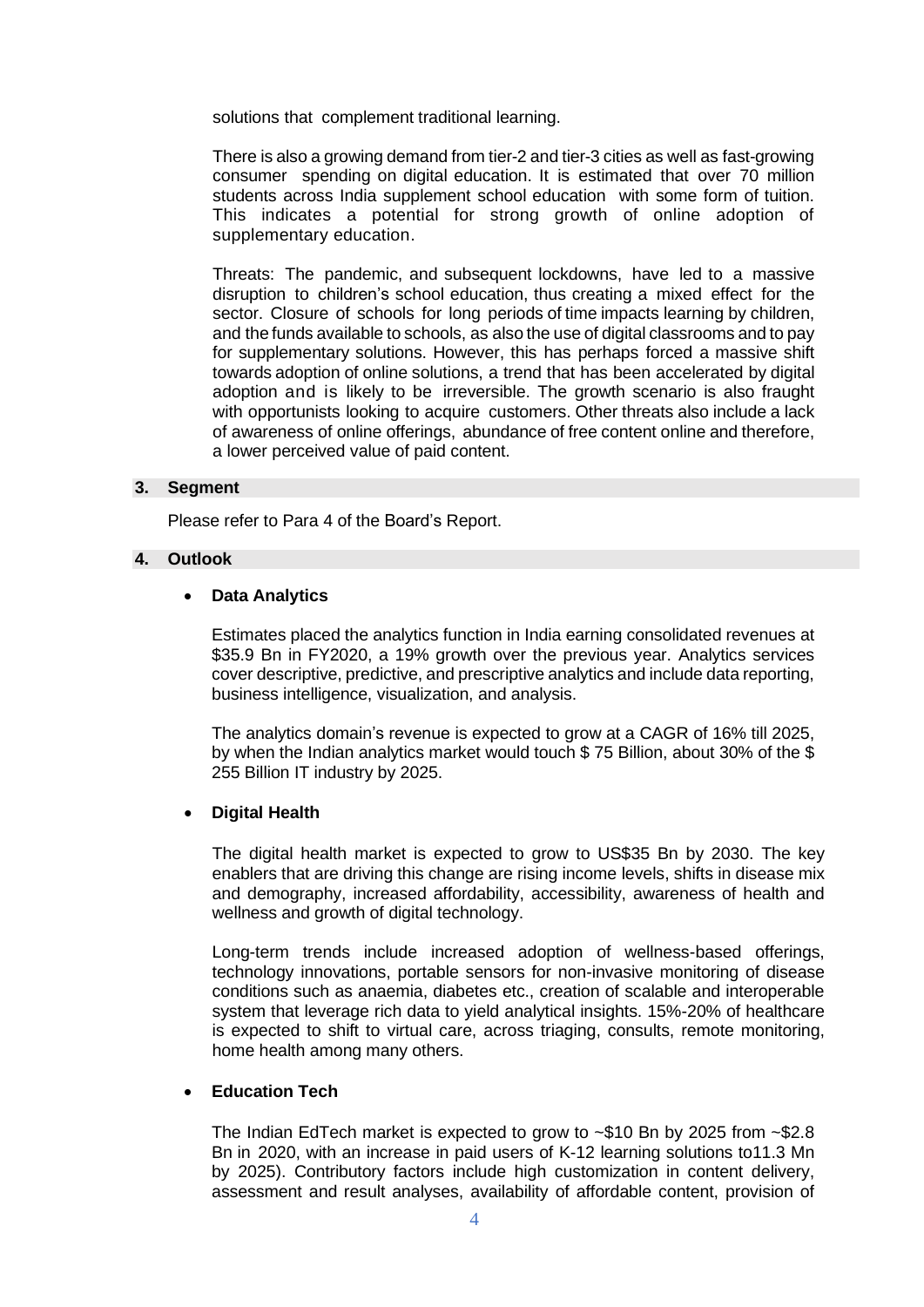value- added services and merging of online and offline modes, among others.

There is a need for continuous learning which is enabled by rapid advancements in technology and a regular need for new skills and competencies. Technologies providing increased personalization of course content and delivery are expected to find greater adoption in the sector.

## **5. Risks and Concerns**

## • **Data Analytics**

Key risks involve data privacy and storage, data ownership and a dearth of capabilities and skillsets vis-à-vis the demand with increased amount of data, the cyber security risk is continuously growing.

Digital solutions have made the sharing of data easy but tracking the ownership to avoid any dispute as well as the regulatory requirements in few countries pose high risk for the data analytics industry and can hamper the growth if a sustainable solution is not found in next few years. India has a shortage of data science talent and current education streams are lagging in supplying the skillsets being demanded by a rapidly growing industry.

## • **Digital Health**

Concerns around data privacy and reservations about sharing health data online can inhibit both the adoption of digital health and the range of offerings that can be made possible by digital health. For a society that is used to physical interaction like personal touch, digital health may face trust deficit barriers.

Regulations around digital health, both in India and globally, are still developing. Concerns about specialization-specific limitations (lighting near patients for dermatologists etc.), lack of remote diagnostic solutions and delayed payments hinder onboarding of qualified doctors required for a successful patient diagnosis and positive user experience.

## • **Education Tech**

Lockdowns (driven by Covid-19), economic slowdown or reduction in school fees by state governments - leading to deferment of purchase decisions by schools or restriction in school budgets - will delay the eventual classroom digitalization requirements. Abrupt regulatory changes or alterations in board curriculum may require revamping of select digital content, which leads to increase in costs.

#### **6. Internal control systems and their adequacy**

Please refer to Para 12 of the Board's Report.

## **7. Discussion on financial performance with respect to operational performance**

Please refer to Paras 2 to 4 of the Board's Report.